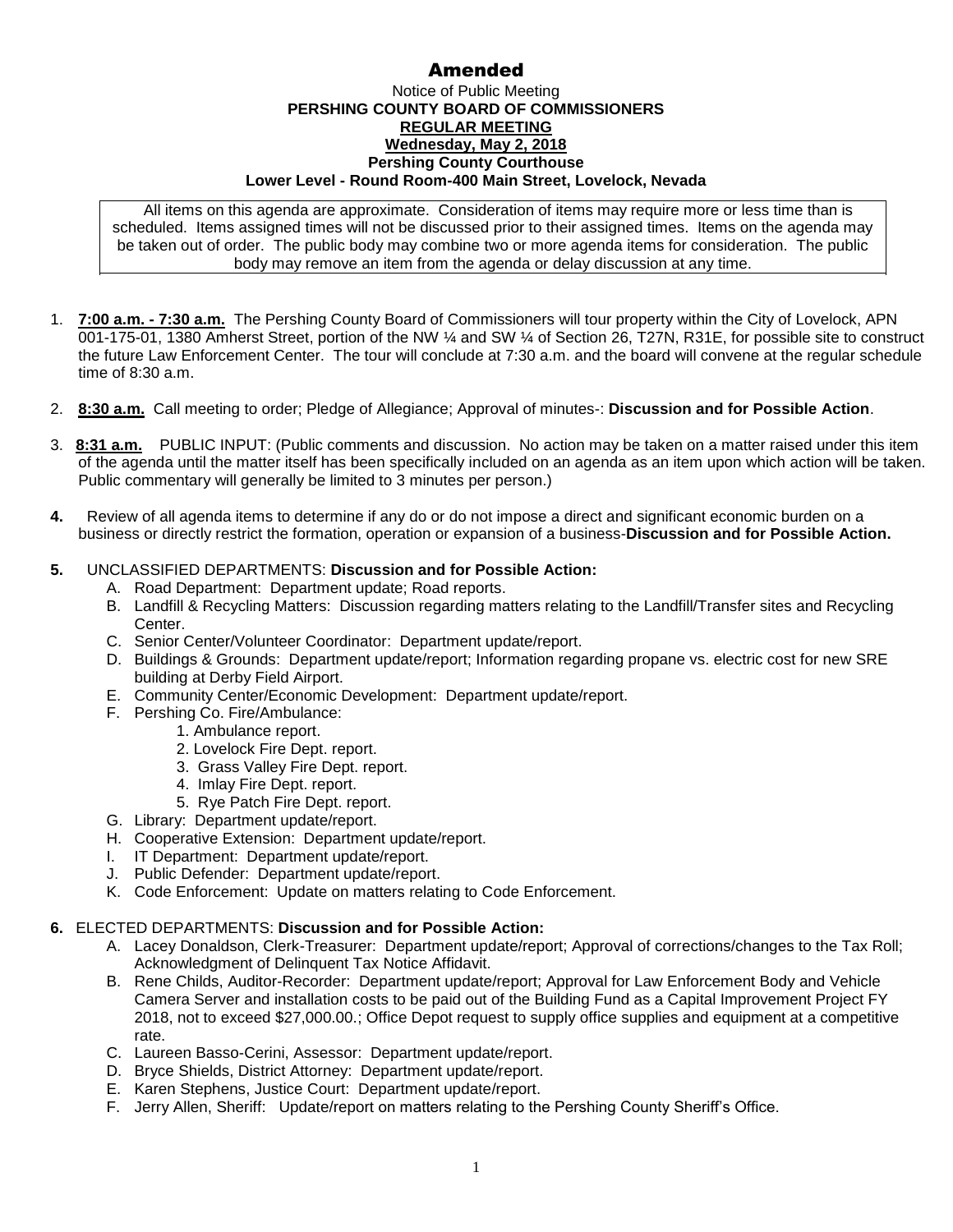- 7. Update on progress of site location, design, funding, amenities and construction of future Law Enforcement Center-**Discussion and for Possible Action**.
- 8. Elizabeth Blondheim-Request for approval of secondary employment per Chapter 2.20 of the Pershing County Personnel Policies: part time paid employment as the Secretary/Treasurer for the Big Meadow Conservation District (BMCD) - **Discussion and for Possible Action.**
- 9. Approval of Amended Budget for FY 2019 and 2010 for the Child Support Hearing Master in the amount of \$22,140.00 for each fiscal year; and approval of Intrastate Interlocal Contract between Public Agencies, Division of Welfare and Supportive Services and 11<sup>th</sup> Judicial District Court in and for Lander, Mineral & Pershing County, related to the Child Support Hearing Master's Court Budget - **Discussion and for Possible Action.**
- 10. **9:30 a.m.** Proclamations and Awards: **Discussion and for Possible Action**-(The Pershing County Board of Commissioners may make a Proclamation or present a service or other award on behalf of the County) Years of Service Pins-Michael Stephens (20), Bryce Shields (10), Leslie Steward (5).
- 11. Correspondence.
- 12. NRCS: Request for permission to visit property owned by Pershing County to conduct the 2018 Grazing Land on-site for a National Resources Inventory (NRI) Rangeland Study - **Discussion and for Possible Action.**
- 13. PLANNING & BUILDING DEPARTMENT/IMLAY WATER SYSTEM MATTERS: **Discussion and for Possible Action;**  Update on matters relating to the department.
- 14. **10:05 a.m.** Aaron Slack and Kevin Hoerner, Boulder Zone Mining-Presentation and request to commence mining operation at Star Creek, Humboldt Mountains, Miner's Mettle 1, BLM claim- Pershing County- **Discussion and for Possible Action.**
- 15. State of Nevada, Division of Human Resource Management (DHRM) is requesting support for the Summer Youth Internship Program being implemented by the Department of Employment, Training and Rehabilitation (DETR) June 25, 2018 through August 3, 20l8 - **Discussion and for Possible Action.**
- 16. Approval of allocating Statewide Marijuana Tax proceeds in the amount of approximately \$80,000.00 to a specific county fund to be determined by the board which may include but is not limited to the General Fund or Building Fund - **Discussion and for Possible Action.**
- 17. The Board of County Commissioners may meet in a closed labor session pursuant to NRS 288.220 to meet with the County's labor representative regarding labor negotiations.
- 18. Litigation Meeting.
- 19. Report from Legal Counsel.
- 20. Report from Administrative Assistant-County Commissioner's Office.
- 21. Update on matters relating to the Pershing County Economic Development and Conservation Act- **Discussion and for Possible Action.**
- 22. Items for future agendas-**Discussion and for Possible Action.**
- 23. Matters of the Board for Discussion.

Board Member reports. Board Liaison reports. (Nevada Works, Safety, Hospital Board, Emergency Management, Cemetery, Recreation Board, WNDD, Pe. Co. Economic Dev./ , Community Center, Airport Advisory Board; Museum Advisory Board, Library Board, Senior Center Advisory Board, Central Nevada Water Authority, Planning Board, Broadband Advisory Board, 911 Committee, Solid Waste Management Recycling Advisory Board, Pe. Co. Volunteer Advisory Board, T. V. Board, Frontier Coalition, Humboldt River Water Basin Authority.)

- 24. Approval of Vouchers- **Discussion and for Possible Action**.
- 25. PUBLIC INPUT: (Public comments and discussion. No action may be taken on a matter raised under this item of the agenda until the matter itself has been specifically included on an agenda as an item upon which action will be taken. Public commentary will generally be limited to 3 minutes per person.)